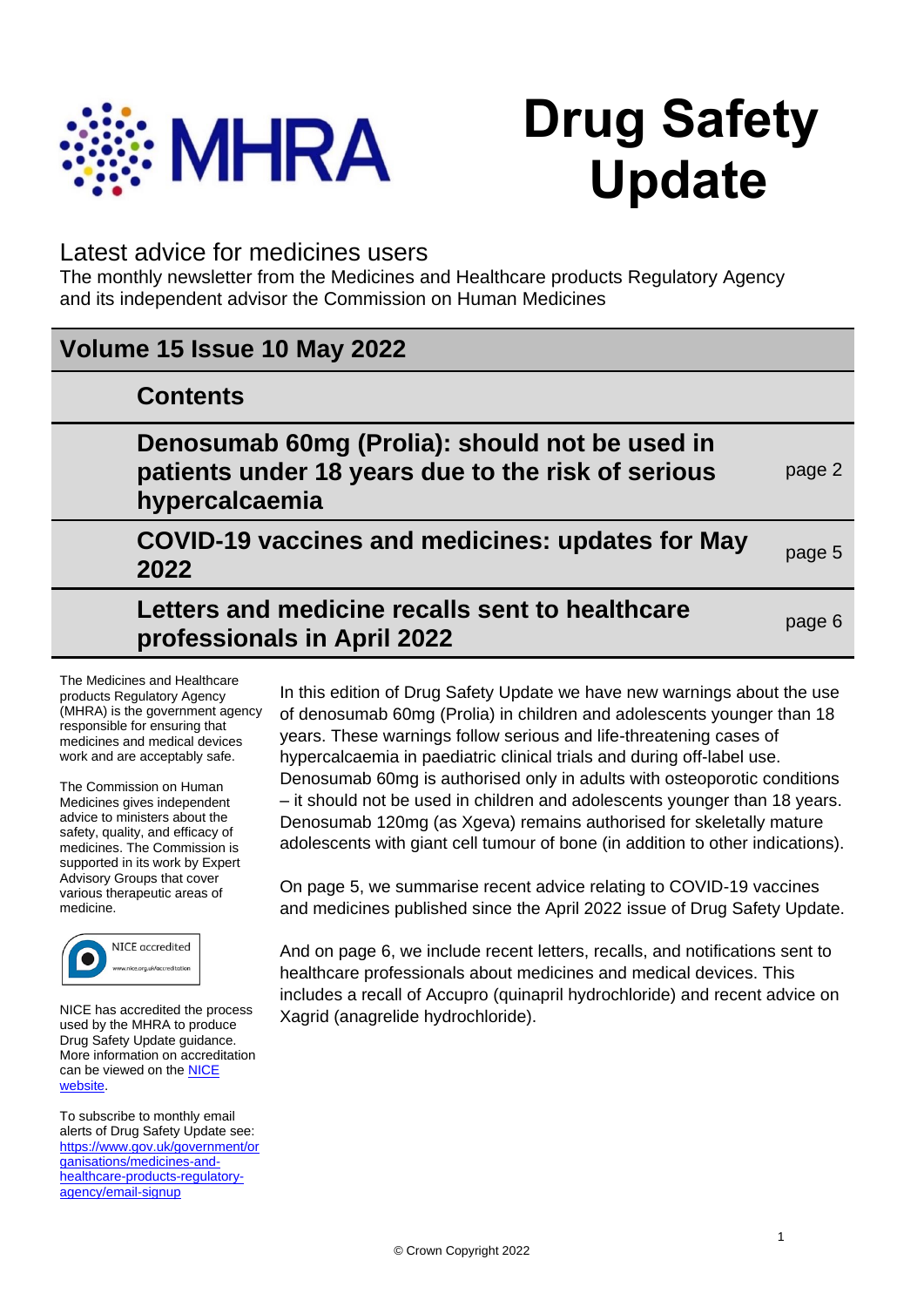# **Denosumab 60mg (Prolia): should not be used in patients under 18 years due to the risk of serious hypercalcaemia**

Serious and life-threatening hypercalcaemia has been reported with denosumab 60mg (Prolia) in children and adolescents in clinical trials for osteogenesis imperfecta and during off-label use. Denosumab 60mg (Prolia) is authorised for use in adults with osteoporosis and other bone loss conditions – it should not be used in children and adolescents younger than 18 years.

### **Advice for healthcare professionals:**

- denosumab 60mg (Prolia) is authorised for use only in adults (aged 18 years and older) for treatment of osteoporosis and other bone loss conditions
- serious and life-threatening hypercalcaemia has been reported with denosumab 60mg use in children and adolescents in clinical trials and during off-label use
- hypercalcaemia cases occurred during treatment or in the weeks to months after the last dose
- denosumab 60mg (Prolia) should not be used in children and adolescents younger than 18 years
- denosumab 120mg (as Xgeva) remains authorised for skeletally mature adolescents with giant cell tumour of bone (alongside other authorisations – see Denosumab section on page 3)
- report any suspected adverse drug reactions associated with denosumab or other medicines on a [Yellow Card](http://www.mhra.gov.uk/yellowcard)

## **Advice for healthcare professionals to give to patients or parents and caregivers:**

- denosumab 60mg (known as Prolia) is a medicine in adults to treat osteoporosis and other conditions associated with thinning of the bones and an increased risk of fractures
- there have been serious cases of hypercalcaemia (increased calcium in the blood) in children and teenagers receiving denosumab treatment outside of the currently approved indications
- patients on Prolia who are vounger than 18 years, and their parents or caregivers, should talk to their specialist about what this means for them
- denosumab 120mg (known as Xgeva) remains authorised for skeletally mature teenagers with some bone tumours (alongside other authorisations – see Denosumab section on page 3)
- all patients on denosumab should read carefully the Patient Information Leaflet and Patient Reminder Card and speak to a healthcare professional if they are concerned about side effects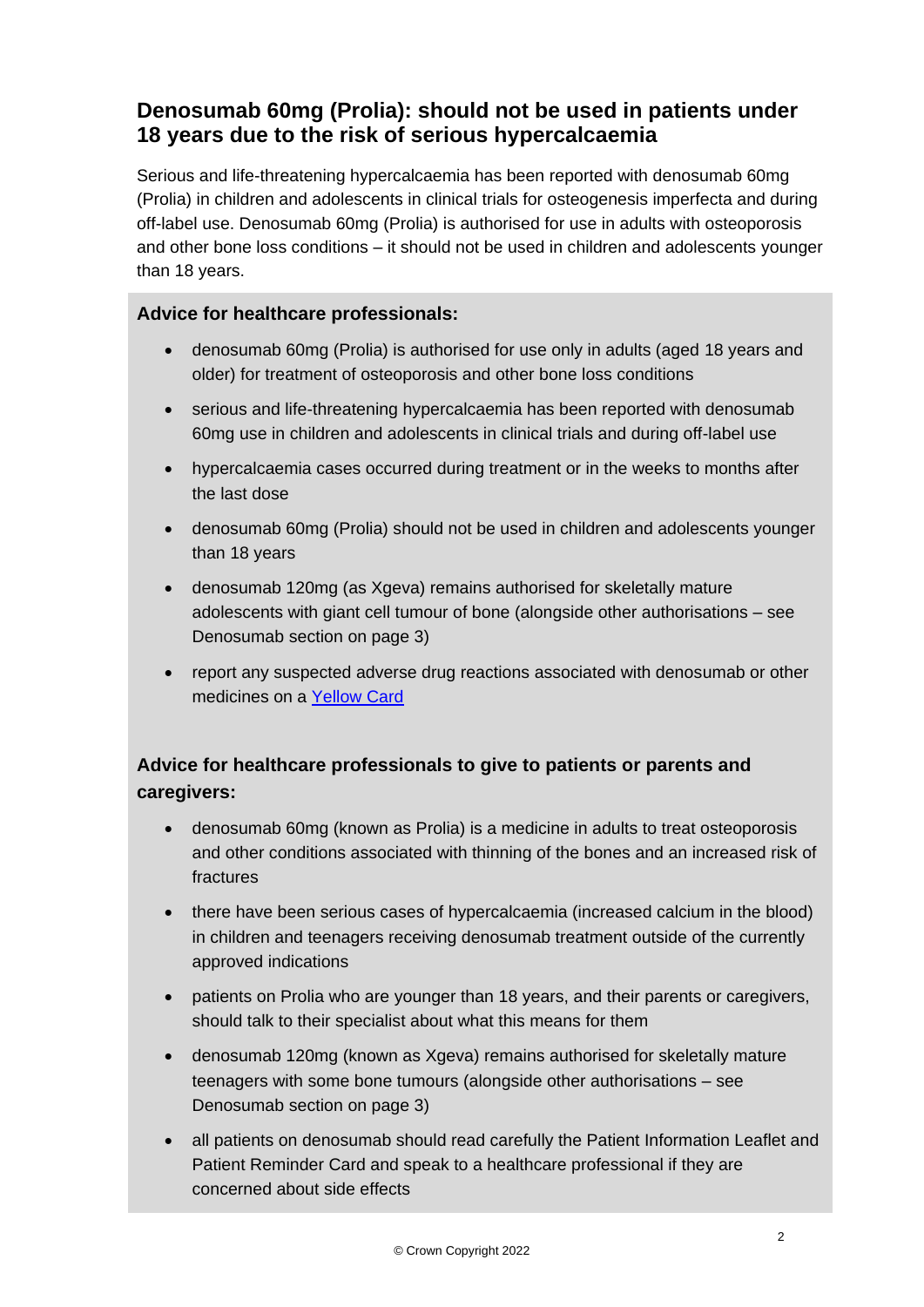## **Denosumab and effects on calcium levels**

Denosumab 60mg [\(Prolia\)](https://www.medicines.org.uk/emc/product/568/smpc) is indicated in adults for the treatment of osteoporosis in postmenopausal women and men at increased risk of fractures. It is also indicated in adults for treatment of bone loss associated with long-term systemic glucocorticoid therapy or hormone ablation in prostate cancer, in patients who are at increased risk of fractures.

Denosumab 120mg [\(Xgeva\)](https://www.medicines.org.uk/emc/product/4675/smpc) is indicated for the treatment of adults and skeletally mature adolescents with giant cell tumour of bone that is unresectable or where surgical resection is likely to result in severe morbidity. Denosumab 120mg is also indicated in adults for the prevention of skeletal-related events (pathological fracture, radiation to bone, spinal cord compression or surgery to bone) with advanced malignancies involving bone.

Denosumab is a monoclonal antibody (IgG2) that prevents bone loss by blocking RANK receptor on the surface of osteoclast precursors and osteoclasts, therefore decreasing bone breakdown. By doing this, bones become stronger and less likely to break easily.

By making bones stronger, denosumab has been associated with low levels of calcium in the blood (hypocalcaemia) – see Drug Safety Update articles from [October 2012](https://www.gov.uk/drug-safety-update/denosumab-monitoring-recommended) and [September 2014\)](https://www.gov.uk/drug-safety-update/denosumab-updated-recommendations).

Denosumab 120mg has also been associated with high levels of calcium in the blood (hypercalcaemia) after stopping treatment (rebound hypercalcaemia) in patients with giant cell tumour of bone – see section below.

### **Cases of hypercalcaemia in children and adolescents with denosumab 60mg**

Cases of serious and life-threatening hypercalcaemia requiring hospitalisation and complicated by acute renal injury have been reported in children and adolescents younger than 18 years receiving 60mg denosumab in clinical trials.

These clinical trials were investigating treatment with denosumab in patients younger than 18 years with osteogenesis imperfecta. Osteogenesis imperfecta is a group of rare inherited conditions that cause very fragile bones.

Worldwide, we are also aware of 20 suspected adverse event reports of hypercalcaemia reported up to 26 August 2021, during off-label treatment with Prolia in children and adolescents younger than 18 years. Reports included cases in paediatric patients with osteogenesis imperfecta, as well as in those with various other conditions. There were also a small number of reports of hypercalcaemia in patients younger than 18 years after stopping treatment (rebound hypercalcaemia).

Symptoms of hypercalcaemia include excessive thirst, excessive urination, drowsiness, confusion, loss of concentration, feeling or being sick, constipation, and muscle weakness. Severe hypercalcaemia can cause serious kidney problems (acute renal injury), coma, heart rhythm abnormalities and cardiac arrest.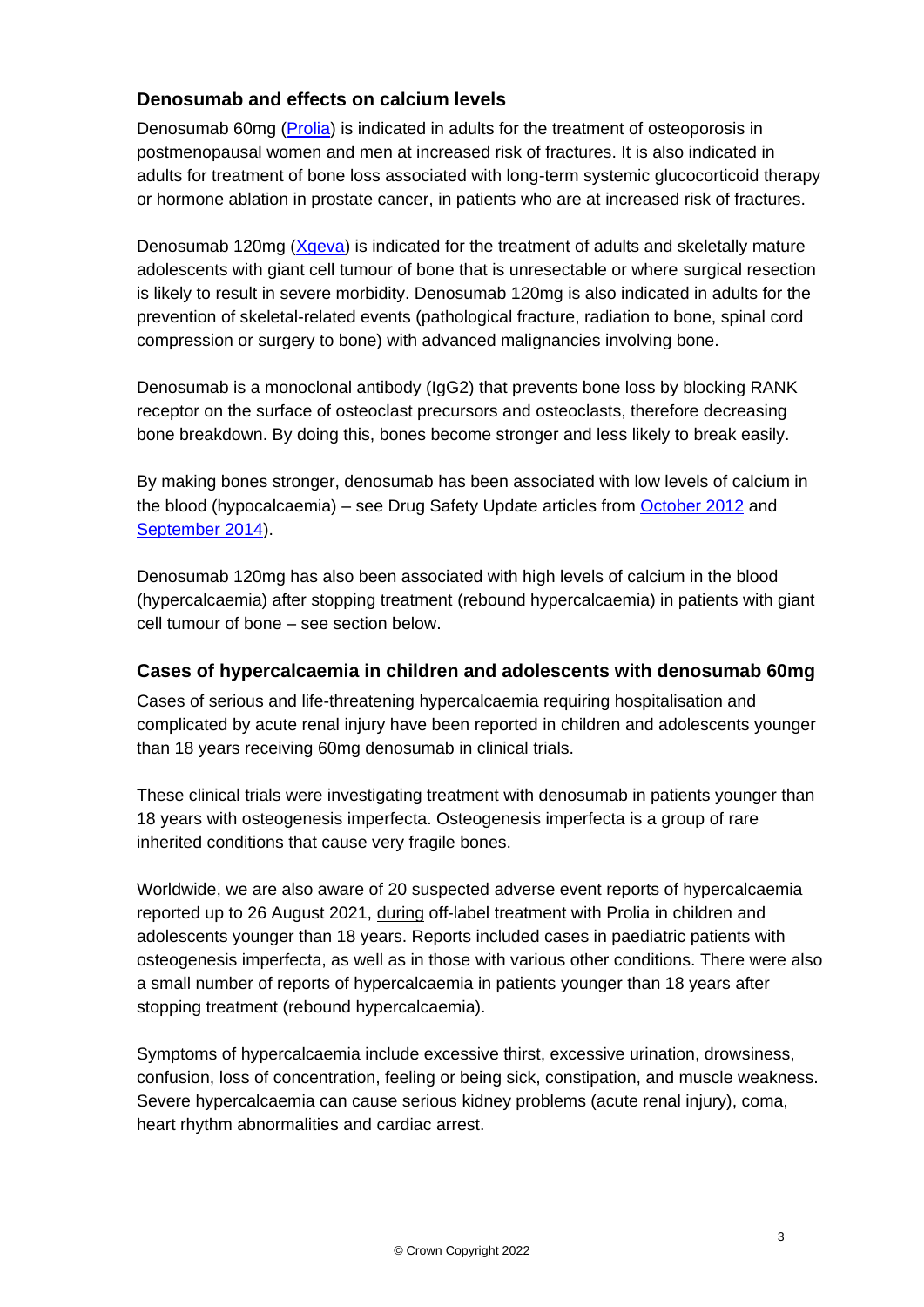## **Review and updates to advice**

A recent European review assessed these cases of severe hypercalcaemia and recommended stronger warnings against use of Prolia in children and adolescents younger than 18 years. We have considered this review together with the safety data and agree that the product information should be updated.

The [Summary of Product Characteristics \(SmPC\)](https://www.medicines.org.uk/emc/product/568/smpc) for Prolia will advise that denosumab 60mg should not be used in children and adolescents younger than 18 years because of safety concerns about serious hypercalcaemia. There are also existing warnings that inhibition of RANK/RANK ligand (RANKL) in animal studies may be associated with inhibition of bone growth and lack of tooth eruption.

## **Denosumab 120mg and risks of clinically significant hypercalcaemia**

The [SmPC for Xgeva](https://www.medicines.org.uk/emc/product/4675/smpc) advises that clinically significant hypercalcaemia is a known risk after stopping denosumab 120mg in patients with growing skeletons. Due to the risks, denosumab 120mg is not recommended in patients with growing skeletons.

Clinically significant hypercalcaemia has also been reported in skeletally-mature adolescents and adults for giant cell tumour of bone, sometimes occurring weeks to months after treatment discontinuation (rebound hypercalcaemia) – see advice in Drug Safety Update [Xgeva and risk of rebound hypercalcemia.](https://www.gov.uk/drug-safety-update/denosumab-xgeva-for-giant-cell-tumour-of-bone-risk-of-clinically-significant-hypercalcaemia-following-discontinuation)

## **Report suspected reactions on a Yellow Card**

Please continue to report any suspected adverse drug reactions to the [Yellow Card](https://yellowcard.mhra.gov.uk/)  [scheme.](https://yellowcard.mhra.gov.uk/)

Healthcare professionals, patients, and caregivers are asked to submit reports using the Yellow Card scheme electronically using:

- the [Yellow Card website](https://yellowcard.mhra.gov.uk/)
- the Yellow Card app; download from the [Apple App Store](https://itunes.apple.com/us/app/apple-store/id990237487?pt=117756671&ct=EYC&mt=8) or [Google Play Store](https://play.google.com/store/apps/details?id=uk.org.mhra.yellowcard&referrer=utm_source%3DEYC%26utm_medium%3Dcpc%26anid%3Dadmob)
- some clinical IT systems for healthcare professionals (EMIS, SystmOne, Vision, MiDatabank, and Ulysses)

When reporting please provide as much information as possible, including information about batch numbers, medical history, any concomitant medication, onset timing, treatment dates, and product brand name.

Report suspected side effects to medicines, vaccines or medical device and diagnostic adverse incidents used in coronavirus (COVID-19) using the [dedicated Coronavirus Yellow](https://coronavirus-yellowcard.mhra.gov.uk/)  [Card reporting site](https://coronavirus-yellowcard.mhra.gov.uk/) or the Yellow Card app. See the MHRA website for the [latest](https://www.gov.uk/government/collections/mhra-guidance-on-coronavirus-covid-19)  [information on medicines and vaccines for COVID-19.](https://www.gov.uk/government/collections/mhra-guidance-on-coronavirus-covid-19)

*Article citation: Drug Safety Update volume 15, issue 10: May 2022: 1.*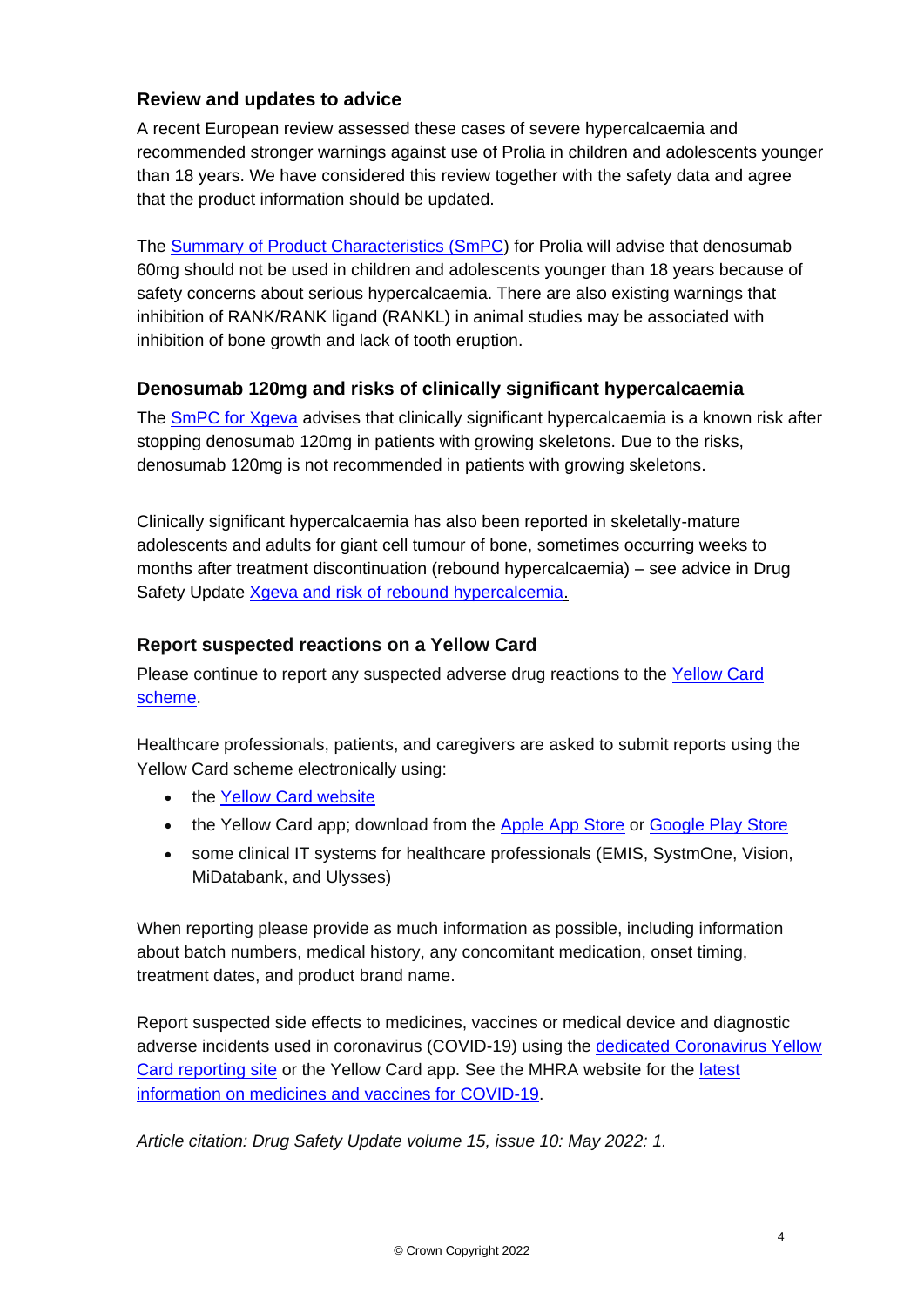# **COVID-19 vaccines and medicines: updates for May 2022**

Recent information relating to COVID-19 vaccines and medicines that has been published since the April 2022 issue of Drug Safety Update, up to 13 May 2022.

## **Removal of 15-minute observation period following vaccination with COVID-19 Vaccine Pfizer/BioNTech or Moderna**

The 15-minute observation period following vaccination with COVID-19 Vaccine Pfizer/BioNTech or Moderna has been removed for individuals aged 12 years and over who have no history of a severe allergic reaction (as outlined in the [Green Book advice\)](https://assets.publishing.service.gov.uk/government/uploads/system/uploads/attachment_data/file/1057798/Greenbook-chapter-14a-28Feb22.pdf).

This follows careful review of the safety data by us and advice from the government's independent [Commission on Human Medicines.](https://www.gov.uk/government/organisations/commission-on-human-medicines) A temporary suspension of the 15-minute observation period for children aged 5-11 years remains in place and this will be reviewed on a regular basis.

### **Summaries of Yellow Card reporting and other recent MHRA publications**

We continue to publish the summaries of the Yellow Card reporting for the COVID-19 [vaccines](https://www.gov.uk/government/publications/coronavirus-covid-19-vaccine-adverse-reactions/coronavirus-vaccine-summary-of-yellow-card-reporting) being used in the UK. The report summarises information received via the Yellow Card scheme and will be published regularly to include other safety investigations carried out by the MHRA under the COVID-19 Vaccine Surveillance Strategy.

We have also recently:

.

- published the Public [Assessment Report](https://assets.publishing.service.gov.uk/government/uploads/system/uploads/attachment_data/file/1071576/Nuvaxovid_final_PAR_PLGB_54180_0002.pdf) for Nuvaxovid COVID-19 vaccine. Please see the [Decision page](https://www.gov.uk/government/publications/regulatory-approval-of-covid-19-vaccine-nuvaxovid) on our website which has more details about the Nuvaxovid COVID-19 vaccine.
- updated the [Summary of Product Characteristics](https://www.gov.uk/government/publications/regulatory-approval-of-covid-19-vaccine-janssen/summary-of-product-characteristics-for-covid-19-vaccine-janssen) and [Patient Information Leaflet](https://www.gov.uk/government/publications/regulatory-approval-of-covid-19-vaccine-janssen/patient-information-leaflet-for-covid-19-vaccine-janssen) of COVID-19 Vaccine Janssen to include transverse myelitis as a possible side effect

We previously included summaries of latest COVID-19 information, including in the February [2022,](https://www.gov.uk/drug-safety-update/covid-19-vaccines-and-medicines-updates-for-february-2022) [March 2022](https://www.gov.uk/drug-safety-update/covid-19-vaccines-and-medicines-updates-for-march-2022) and [April 2022](https://www.gov.uk/drug-safety-update/covid-19-vaccines-and-medicines-updates-for-april-2022) issues of Drug Safety Update. See guidance [on COVID-19](https://www.gov.uk/government/collections/mhra-guidance-on-coronavirus-covid-19)  [for all our latest information,](https://www.gov.uk/government/collections/mhra-guidance-on-coronavirus-covid-19) including after publication of this article.

### **Reporting Yellow Cards**

Report suspected side effects to medicines, vaccines, medical device and test kit incidents used in coronavirus (COVID-19) testing and treatment using the dedicated [Coronavirus Yellow](https://coronavirus-yellowcard.mhra.gov.uk/)  [Card reporting site](https://coronavirus-yellowcard.mhra.gov.uk/) or via the Yellow Card app.

As these products are under additional monitoring, this includes all suspected adverse reactions associated with these vaccines. This will allow quick identification of new safety information. When reporting please provide as much information as possible, including information about medical history, any concomitant medications, onset, treatment dates, and vaccine product brand name and batch number.

You may be contacted following submission of a Yellow Card report so that we can gather additional relevant information for the assessment of the report. These contributions form an important part of our understanding of suspected adverse events.

*Article citation: Drug Safety Update volume 15, issue 10: May 2022: 2.*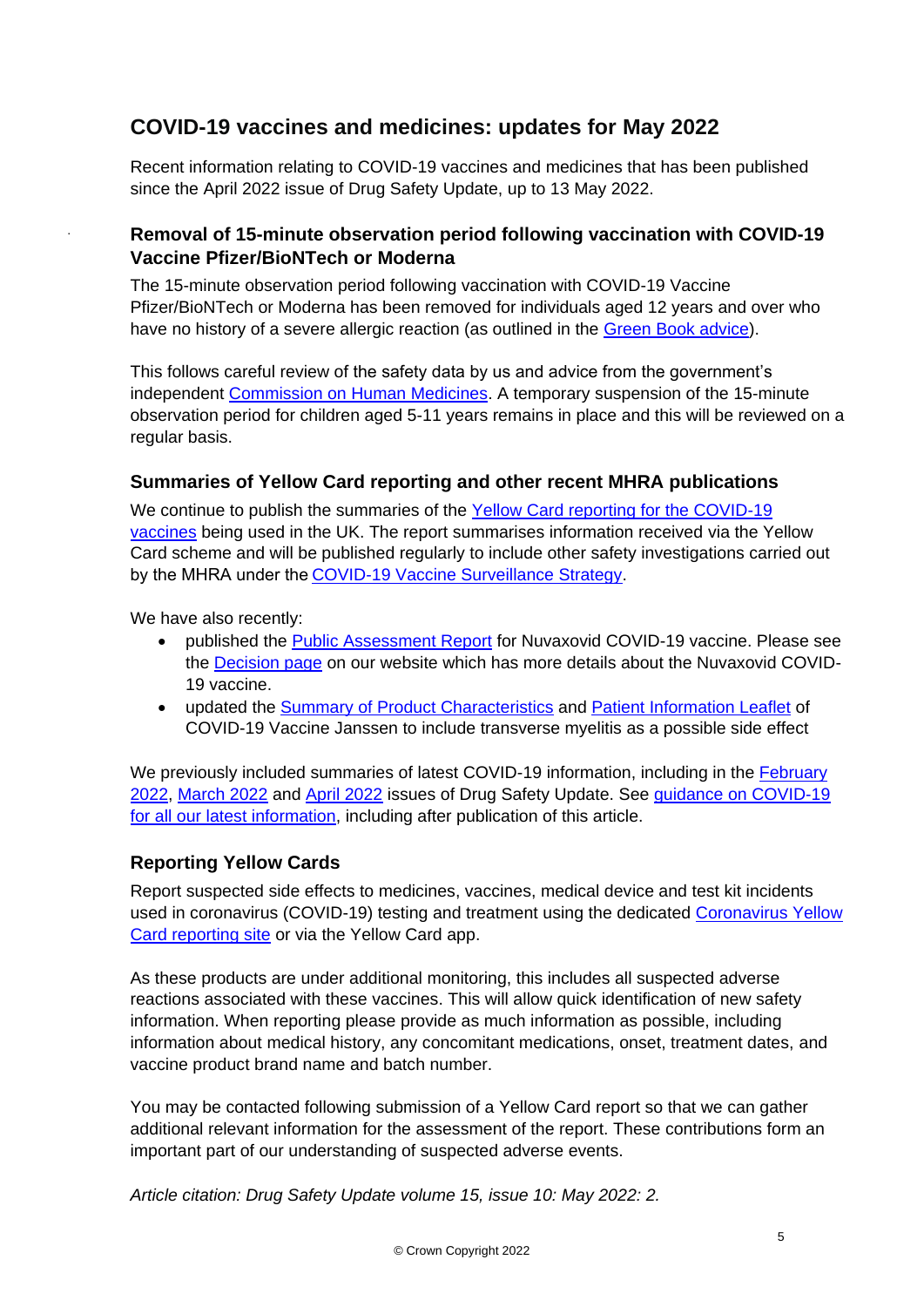# **Letters and medicine recalls sent to healthcare professionals in April 2022**

## **Recall of Accupro (quinapril hydrochloride)**

On 5 May 2022, all Accupro (quinapril hydrochloride) tablets were [recalled at pharmacy and](https://www.gov.uk/drug-device-alerts/class-2-medicines-recall-pfizer-limited-accupro-5mg-10mg-20mg-40mg-film-coated-tablets-el-22-a-slash-21)  [wholesale level](https://www.gov.uk/drug-device-alerts/class-2-medicines-recall-pfizer-limited-accupro-5mg-10mg-20mg-40mg-film-coated-tablets-el-22-a-slash-21) as a precautionary measure due to the observation of levels of N-nitrosoquinapril (an impurity) above the acceptable daily intake level.

As a result of the recall, Accupro will not be available to dispense from pharmacies. Currently no information can be provided for when Accupro will be available again.

Based on the available data, there is no immediate risk to patients who have been taking this medication. Advise patients undergoing treatment not to discontinue Accupro without consulting with their prescriber, as there are potential risks associated with suddenly stopping treatment for blood pressure.

See [accompanying letter](https://assets.publishing.service.gov.uk/media/62723d348fa8f57a3d1218de/ACCUPRO_Product_Recall_Dear_HCP_Communication.pdf) to provide advice to prescribers on impact on patient treatment. For patients who are already taking Accupro, it will not be possible to continue treatment and the prescribing healthcare professionals should review their hypertension treatment and switch patients to a suitable alternative.

## **Xagrid (anagrelide hydrochloride): Risk of thrombosis if treatment discontinued abruptly**

Anagrelide hydrochloride is indicated for the reduction of elevated platelet counts in at-risk patients with essential thrombocythaemia who are intolerant to their current therapy or whose elevated platelet counts are not reduced to an acceptable level by their current therapy. Following a European review, new warnings were introduced to avoid abrupt discontinuation and a [letter sent to prescribers.](https://assets.publishing.service.gov.uk/media/6282586dd3bf7f1f3f055539/Xagrid_-DHCP_letter_UK_-_signed.pdf)

There is an increased risk of thrombotic complications, including cerebral infarction, if anagrelide treatment is discontinued abruptly. In the event of dosage interruption or treatment withdrawal, monitor platelet counts frequently.

## **Other Letters**

In April 2022, the following letters were sent or provided to relevant healthcare professionals:

- [Kevzara▼ 200 mg solution for injection in pre-filled pen \(sarilumab\): interim supply of](https://assets.publishing.service.gov.uk/media/628258cfd3bf7f1f422c87a4/Kevzara_DHPC_-_Batch_1F157A_Final.pdf)  [German stock to mitigate supply disruption](https://assets.publishing.service.gov.uk/media/628258cfd3bf7f1f422c87a4/Kevzara_DHPC_-_Batch_1F157A_Final.pdf)
- [Stamaril, powder and solvent for suspension for](https://assets.publishing.service.gov.uk/media/628258fc8fa8f55623a58a90/Stamaril_DHPC_letter_-_EU_stock_April_2022.pdf) injection in pre-filled syringe yellow [fever vaccine \(live\): interim supply of EU stock in standard export packaging \(standard](https://assets.publishing.service.gov.uk/media/628258fc8fa8f55623a58a90/Stamaril_DHPC_letter_-_EU_stock_April_2022.pdf)  [export packs\) to mitigate supply disruption](https://assets.publishing.service.gov.uk/media/628258fc8fa8f55623a58a90/Stamaril_DHPC_letter_-_EU_stock_April_2022.pdf)